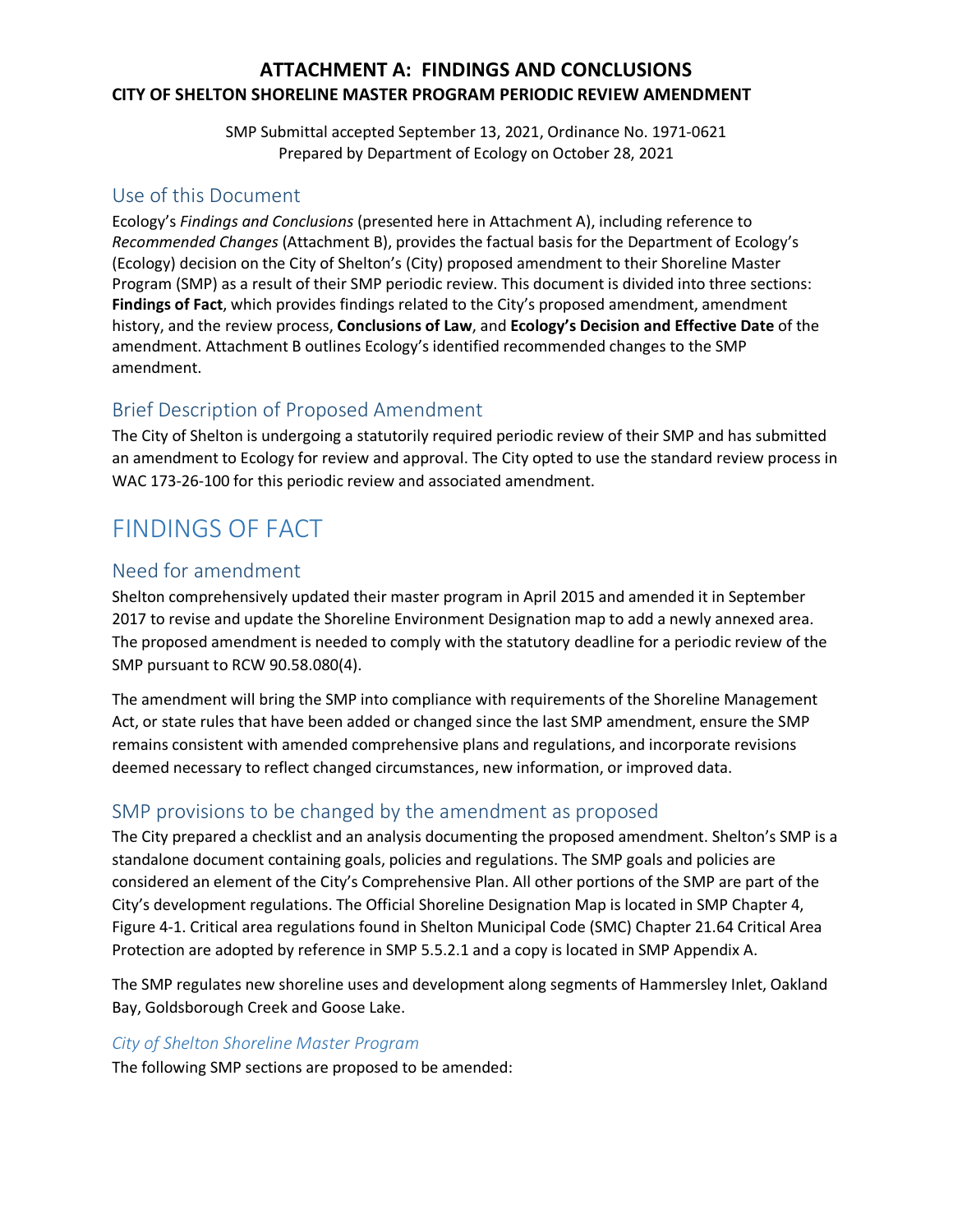## *Chapter 2 Applicability, Shoreline Permits, and Exemptions*

2.3.2 List of Exemptions.

- Monetary threshold values are updated for substantial developments and freshwater docks.  $[1.a, 1.h]$
- Adds a new provision to the fish and wildlife exemption allowing for restoration of native kelp, eelgrass beds and native oysters. [1.p]
- Adds a new provision listing those developments not required to obtain shoreline permits or local reviews. [1.q]
- Adds a new exemption addressing the retrofitting of existing structures for compliance with the Americans with Disabilities Act. [1.r]

### *Chapter 5 General Shoreline Use and Development Regulations*

5.5 Critical Areas Protection

- Revisions remove the referenced critical areas ordinance number and date. [5.5.2.1]
- Revisions remove provisions now in the updated CAO including reference to the federal delineation manual and regulations that directed use of the 2014 Wetlands Rating System. [1.c, 1.e, 1.f, 1.g]

### *Chapter 6 Specific Shoreline Use and Modification Regulations*

6.2 Shoreline Use and Modification Table. Adds Floating, on-water residences to Table 6-1 Shoreline Use Matrix and prohibits them in all environment designations consistent with the text in Section 6.14 Residential development.

### *Chapter 7 Administration*

- Adds a new provision addressing special procedures for WSDOT projects. [7.1.8]
- Adds a new provision addressing relief procedures when shoreline restoration projects result in new areas being subject to the SMP. [7.1.9]
- Updates the name 'City Commission' to 'City Council'. [7.2.2]
- Adds the requirement for return receipt mail when filing permits with Ecology. [7.5.1]
- Rewrites 7.6 Ecology Review consistent with RCW 90.58.140(6) and the definition of the date of filing.

### *Chapter 8 Definitions*

The definitions for "development" and "substantial development" are revised.

### *SMC Chapter 21.64 Critical Area Protection (CAO):*

The following revisions are proposed to the CAO also included in SMP Appendix A:

- The term 'permit approval authority' is updated to 'Director'.
- The CAO is revised to reference the federal wetland delineation manual in the definition of 'wetland delineation' and the provision for wetland designation [21.64.030 and 21.64.100.B]
- SMC 21.64.030 Definitions The term 'Wetland delineation' is updated to reference the federal wetland delineation manual.
- SMC 21.64.100 Wetland designation. Revisions reference the federal wetland delineation manual [B], and update the code to reference the 2014 Wetland Rating System and revise the rating system scores. [D]
- 21.64.130 Wetland buffers. Revisions throughout this section update the CAO consistent with Ecology's 2014 Wetlands Ratings System, including deletion of the existing tables and the addition of new tables including Table 1, Wetland buffer requirements, Table 2 listing impact minimization measures and Table 3 Buffer requirements when applicants choose not to provide a corridor or implement the minimization measures in Table 2.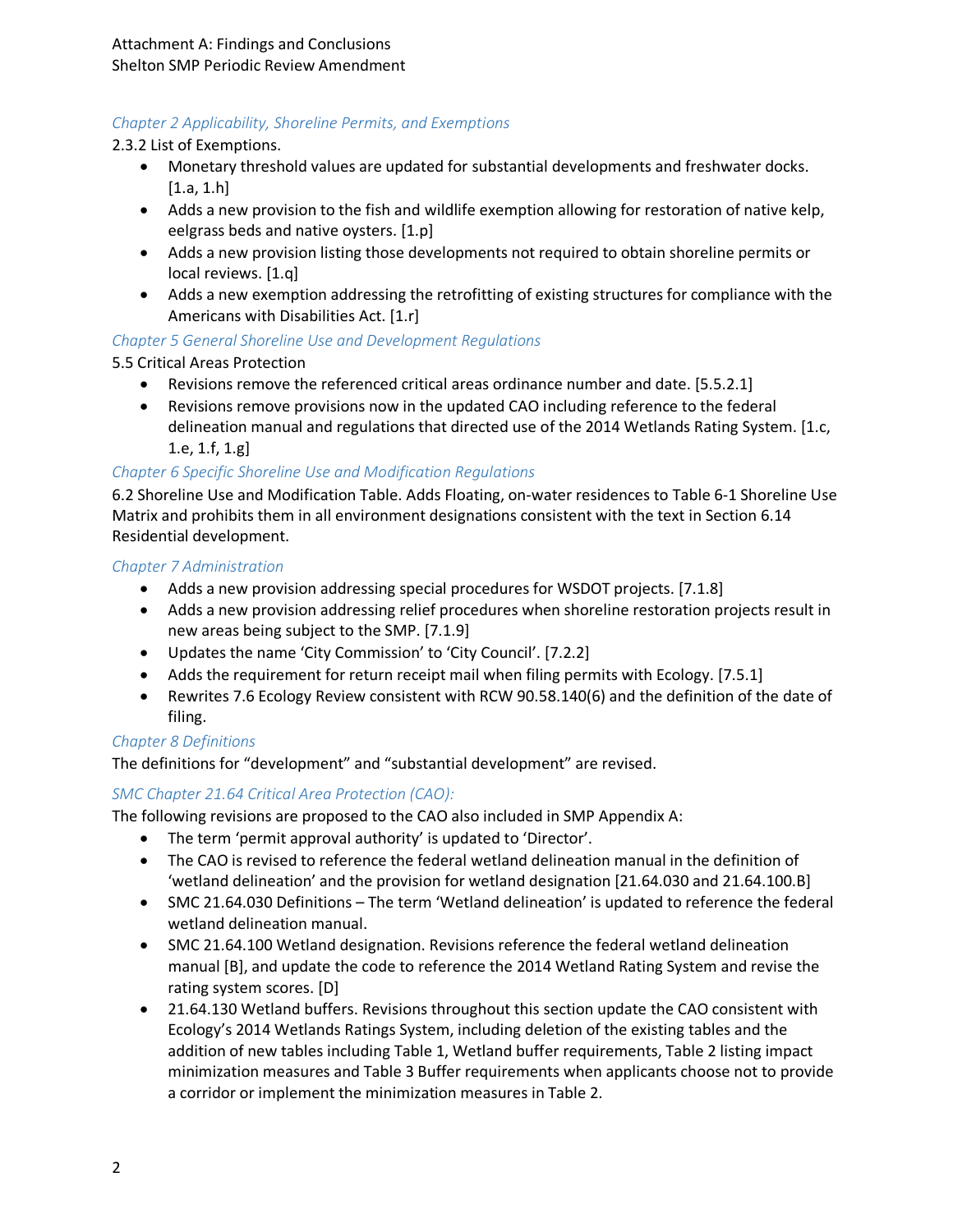- 21.64.135 Provisions for small isolated wetlands. These provisions relax some of the avoidance standards for small wetlands. The section is revised, adding an additional criterion specifying that a wetland may not be associated with a shoreline of the state or associated buffers for the allowance to apply. Additional revisions throughout this section update habitat point scores and rating system citations.
- 21.64.143 Wetland mitigation. Table 21.63.143 is revised to update ratios for Category 1 wetlands along with all ratios listed for rehabilitation and enhancement only. [B]

# Amendment History, Review Process

### *Local SMP Amendment Process*

The City prepared a public participation program in accordance with WAC 173-26-090(3)(a) to inform, involve and encourage participation of interested persons and private entities, tribes, and applicable agencies having interests and responsibilities relating to shorelines. An important element of the public participation plan is the City's SMP Periodic Review project [website](https://www.sheltonwa.gov/departments/community_and_economic_development/shoreline_master_program.php)<sup>[1](#page-2-0)</sup>.

The City used Ecology's Periodic Review checklist of legislative and rule amendments to review amendments to chapter 90.58 RCW and department guidelines, that have occurred since the master program was comprehensively updated, and determine if local amendments were needed to maintain compliance in accordance with WAC 173-26-090(3)(b)(i). The City also reviewed changes to the comprehensive plan and development regulations to determine if the shoreline master program policies and regulations remain consistent with them in accordance with WAC 173-26-090(3)(b)(ii). The City considered whether to incorporate any amendments needed to reflect changed circumstances, new information or improved data in accordance with WAC 173-26-090(3)(b)(iii). The City consulted with Ecology and solicited comments throughout the review process.

Due to the COVID-19 pandemic, the City's public meetings were held virtually using Zoom. The City has no Planning Commission so all meetings addressing this topic were held with the City Council. A public hearing was held June 15, 2021. Notice of the hearing was published in the Shelton-Mason County Journal on June 3 and 10, 2021.

The record indicates the City completed a SEPA checklist and issued notice of an optional Determination of Non-Significance (DNS) on April 5, 2021. Notice of the optional DNS was published in the Shelton-Mason Journal. The City issued a Mitigated DNS on June 7, 2021 for the proposed SMP amendment. Ecology did not comment on the DNS. The Department of Commerce was notified of the City's intent to adopt on March 30, 2021.

With passage of Ordinance No. 1971-0621 on July 6, 2021, the City Council authorized staff to forward the proposed amendments to Ecology for formal review.

### *Ecology SMP Amendment Review and Approval Process*

The proposed SMP amendments were received by Ecology for state review and verified as complete on September 13, 2021, satisfying the submittal requirements of WAC 173-26-110*.*

In compliance with the requirements of WAC 173-26-120, the state comment period began on September 20, 2021 and continued through October 20, 2021.

 $\overline{\phantom{a}}$ 

<span id="page-2-0"></span>**<sup>1</sup>** [https://www.sheltonwa.gov/departments/community\\_and\\_economic\\_development/shoreline\\_master\\_program.php](https://www.sheltonwa.gov/departments/community_and_economic_development/shoreline_master_program.php)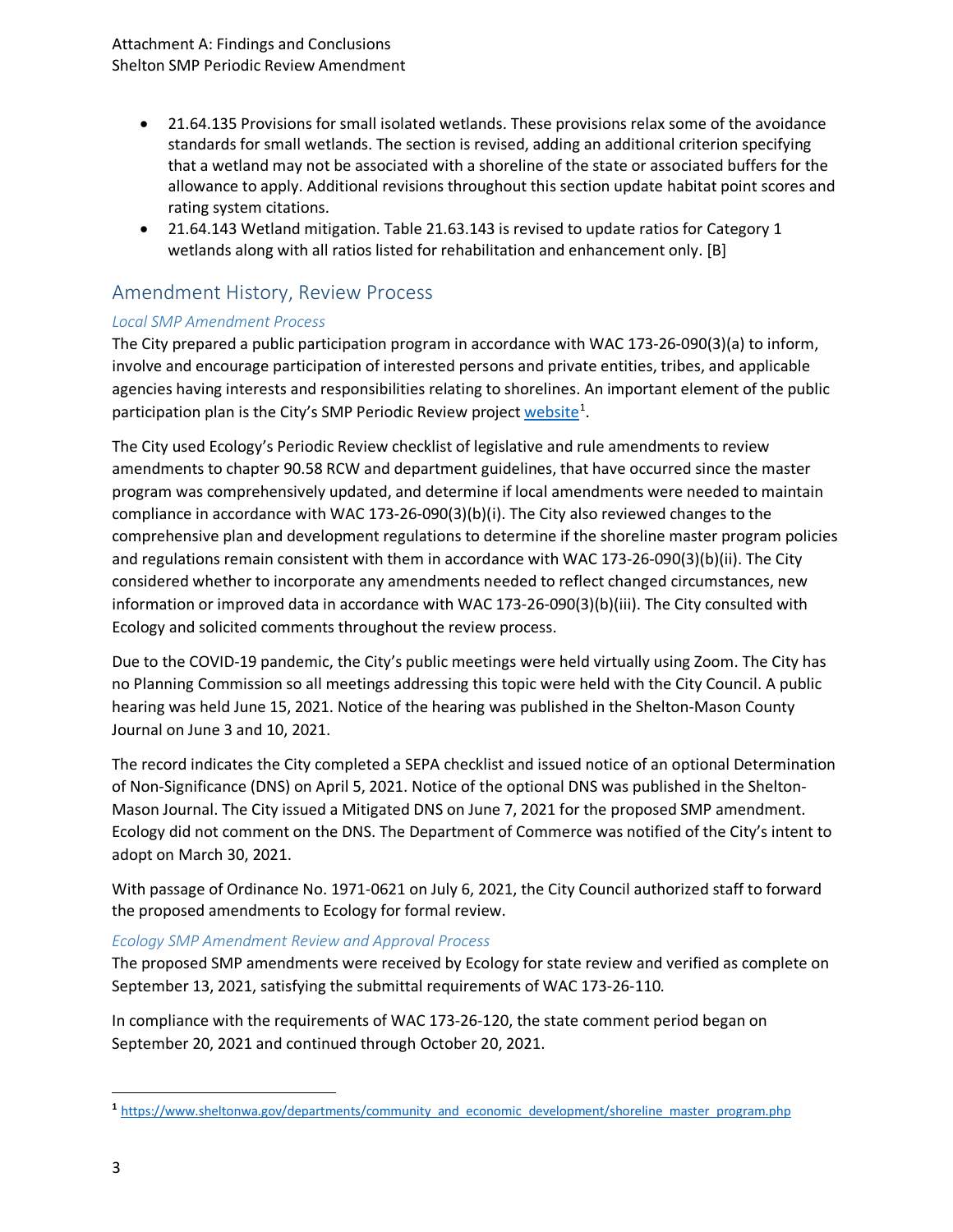Notice of the state comment period was distributed via email to state and local interested parties identified by the City on September 16, 2021, in compliance with the requirements of WAC 173-26-120. The Skokomish, Squaxin and Port Gamble-S'Klallam tribes were individually notified and specifically notified and invited to comment. Notice of the comment period, including a description of the proposed amendments and the authority under which the action is proposed along with the manner in which interested persons may obtain copies and present their views was provided on Ecology's [website](https://ecology.wa.gov/Water-Shorelines/Shoreline-coastal-)<sup>[2](#page-3-0)</sup> and as part of the written notice. No comments were submitted on the proposed amendment.

At the conclusion of our formal review, Ecology's Director must decide to approve the program as submitted, approve it with required changes and/or recommended changes, or deny approval.

### *Summary of Issues Identified by Ecology as Relevant to Its Decision*

Ecology has identified six (6) changes (see Attachment B – *Recommended Changes*) related to critical areas protection standards, cost threshold updates, and definitions for consideration by the City. These changes would improve clarity and implementation of the SMP and are consistent with SMA policy (RCW 90.58.020) and the SMP Guidelines (WAC 173-26, Part III).

## Consistency Review

### *Consistency with Chapter 90.58 RCW*

The proposed amendment has been reviewed for consistency with the policy of RCW 90.58.020 and the approval criteria of RCW 90.58.090(3), (4) and (5). The City has also provided evidence of its compliance with SMA procedural requirements for amending their SMP contained in RCW 90.58.090(1) and (2).

### *Consistency with applicable guidelines (Chapter 173-26 WAC, Part III)*

The proposed amendment has been reviewed for compliance with the requirements of the applicable Shoreline Master Program Guidelines (WAC 173-26-171 through 251 and 173-26-020 definitions). This included review of a SMP Periodic Review Checklist, which was completed by the City.

### *Consistency with SEPA Requirements*

The City submitted evidence of SEPA compliance in the form of a SEPA checklist and issued a Determination of Non-Significance (DNS) June 7, 2021 for the proposed SMP amendments. Ecology did not comment on the DNS.

### *Other Studies or Analyses supporting the SMP amendment*

Ecology also reviewed documents prepared by or for the City in support of the SMP amendments. These documents include the public participation plan, the periodic review checklist, and staff reports.

# CONCLUSIONS OF LAW

After review of the complete record submitted and all comments received, Ecology concludes that the City proposed amendment is consistent with the policy and standards of RCW 90.58.020 and RCW 90.58.090 and the applicable SMP guidelines (WAC 173-26-171 through 251 and .020 definitions).

Ecology concludes that the proposed amendment satisfies the criteria for approval of amendments found in WAC 173-26-201(1)(c). This includes the conclusion that approval of the SMP amendment will

<span id="page-3-0"></span> <sup>2</sup> [https://ecology.wa.gov/Water-Shorelines/Shoreline-coastal-management/Shoreline-coastal-planning/State](https://ecology.wa.gov/Water-Shorelines/Shoreline-coastal-management/Shoreline-coastal-planning/State-approved-Shoreline-Master-Programs/Shelton)[approved-Shoreline-Master-Programs/Shelton](https://ecology.wa.gov/Water-Shorelines/Shoreline-coastal-management/Shoreline-coastal-planning/State-approved-Shoreline-Master-Programs/Shelton)